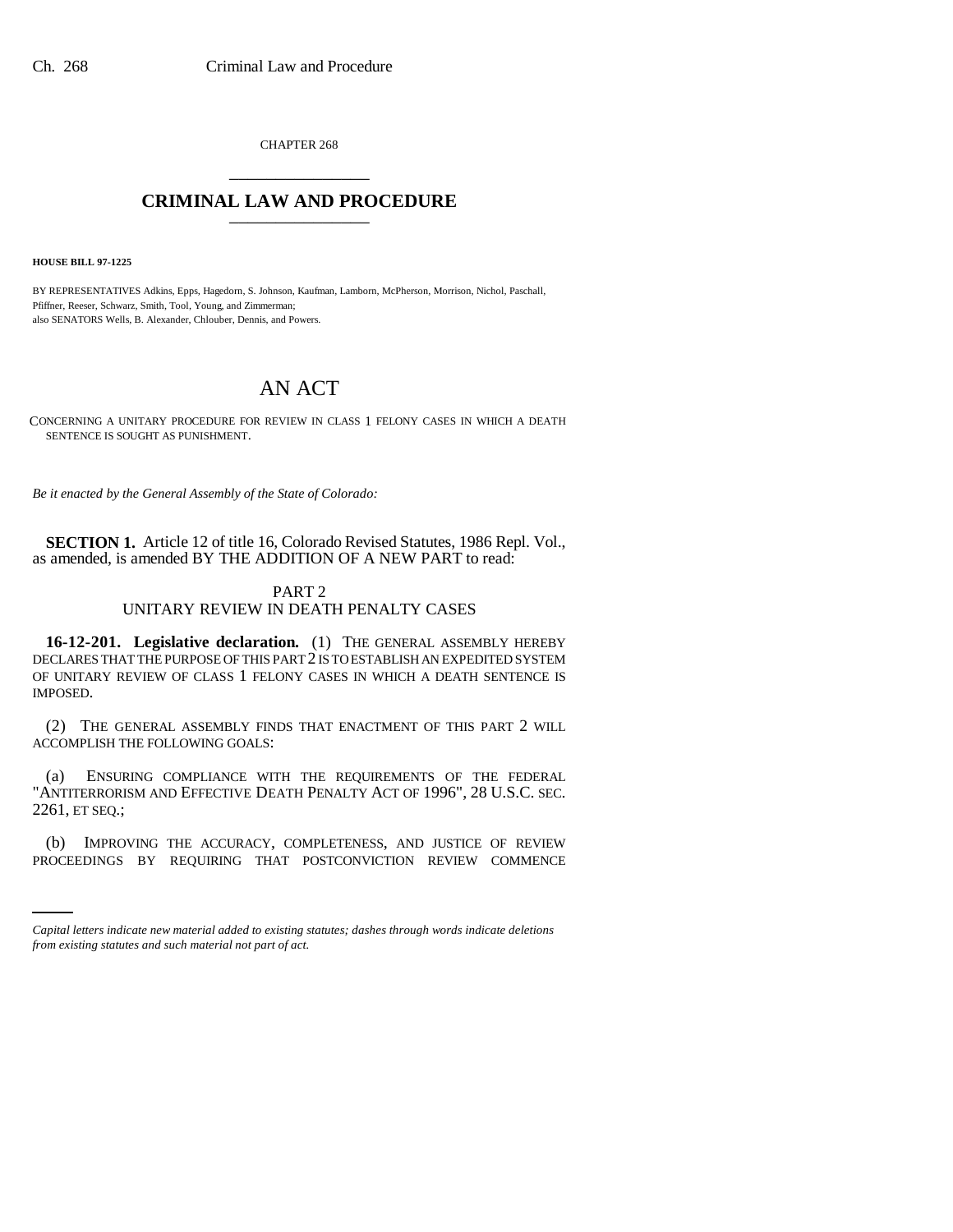IMMEDIATELY AFTER THE IMPOSITION OF A SENTENCE OF DEATH;

(c) ALLOWING FOR THE FULL AND FAIR EXAMINATION OF ALL LEGALLY COGNIZABLE POSTCONVICTION AND APPELLATE ISSUES BY THE TRIAL COURT AND THE COLORADO SUPREME COURT; AND

(d) ELIMINATING, TO THE FULLEST EXTENT POSSIBLE, UNREASONABLE AND UNJUST DELAYS IN THE RESOLUTION OF POSTCONVICTION ISSUES BY COMBINING AND REDUCING THE NUMBER OF PROCEEDINGS IN CLASS 1 FELONY CASES.

**16-12-202. Unitary procedure for appeals - scope and applicability.** (1) NOTWITHSTANDING ANY STATE STATUTE OR RULE OF THE COLORADO SUPREME COURT TO THE CONTRARY, THIS PART 2 AND THE SUPREME COURT RULES ADOPTED PURSUANT TO THIS PART 2 ESTABLISH THE ONLY PROCEDURE FOR CHALLENGING A SENTENCE OF DEATH OR THE CONVICTION THAT RESULTED IN THE SENTENCE OF DEATH.

(2) THIS PART 2 DOES NOT APPLY TO CLASS 1 FELONY CASES IN WHICH A SENTENCE OF DEATH IS NOT SOUGHT OR TO CLASS 1 FELONY CONVICTIONS FOR WHICH THE DEATH PENALTY IS NOT IMPOSED.

(3) THIS PART 2 SHALL APPLY TO ANY CLASS 1 FELONY CONVICTION FOR WHICH THE DEATH PENALTY IS IMPOSED AS PUNISHMENT, REGARDLESS OF WHETHER THE SENTENCE IS IMPOSED PURSUANT TO SECTION 16-11-103 OR 16-11-802, WHICH DEATH SENTENCE IS IMPOSED ON OR AFTER THE DATE UPON WHICH THE SUPREME COURT ADOPTS RULES IMPLEMENTING THE UNITARY SYSTEM OF REVIEW ESTABLISHED BY THIS PART 2.

(4) FOR CASES IN WHICH A DEATH SENTENCE IS IMPOSED PRIOR TO THE DATE UPON WHICH THE COLORADO SUPREME COURT ADOPTS RULES IMPLEMENTING THE UNITARY SYSTEM OF REVIEW ESTABLISHED BY THIS PART 2, APPELLATE REVIEW AND POSTCONVICTION REVIEW SHALL BE AS OTHERWISE PROVIDED BY LAW.

**16-12-203. Definitions.** AS USED IN THIS PART 2, UNLESS THE CONTEXT OTHERWISE REQUIRES:

(1) "DIRECT APPEAL" MEANS THE APPEAL TO THE COLORADO SUPREME COURT OF ANY ISSUES RAISED AT THE ENTRY OF A GUILTY PLEA, BEFORE TRIAL, AT TRIAL, AT THE PENALTY PHASE HEARING, OR IN A MOTION FOR NEW TRIAL.

(2) "DIRECT APPEAL COUNSEL" MEANS THE ATTORNEY RETAINED BY THE DEFENDANT, OR APPOINTED BY THE TRIAL COURT TO REPRESENT AN INDIGENT DEFENDANT, AS THE SUCCESSOR TO TRIAL COUNSEL FOR PURPOSES OF REPRESENTING THE DEFENDANT IN DIRECT APPEAL PROCEEDINGS.

(3) "NEW POSTCONVICTION COUNSEL" MEANS THE ATTORNEY RETAINED BY THE DEFENDANT, OR APPOINTED BY THE TRIAL COURT TO REPRESENT AN INDIGENT DEFENDANT, FOR THE PURPOSES OF REPRESENTING THE DEFENDANT IN POSTCONVICTION REVIEW AND POSTCONVICTION REVIEW APPEAL PROCEEDINGS. NEW POSTCONVICTION COUNSEL CANNOT HAVE PREVIOUSLY REPRESENTED THE DEFENDANT WITH REGARD TO THE CLASS 1 FELONY CHARGE.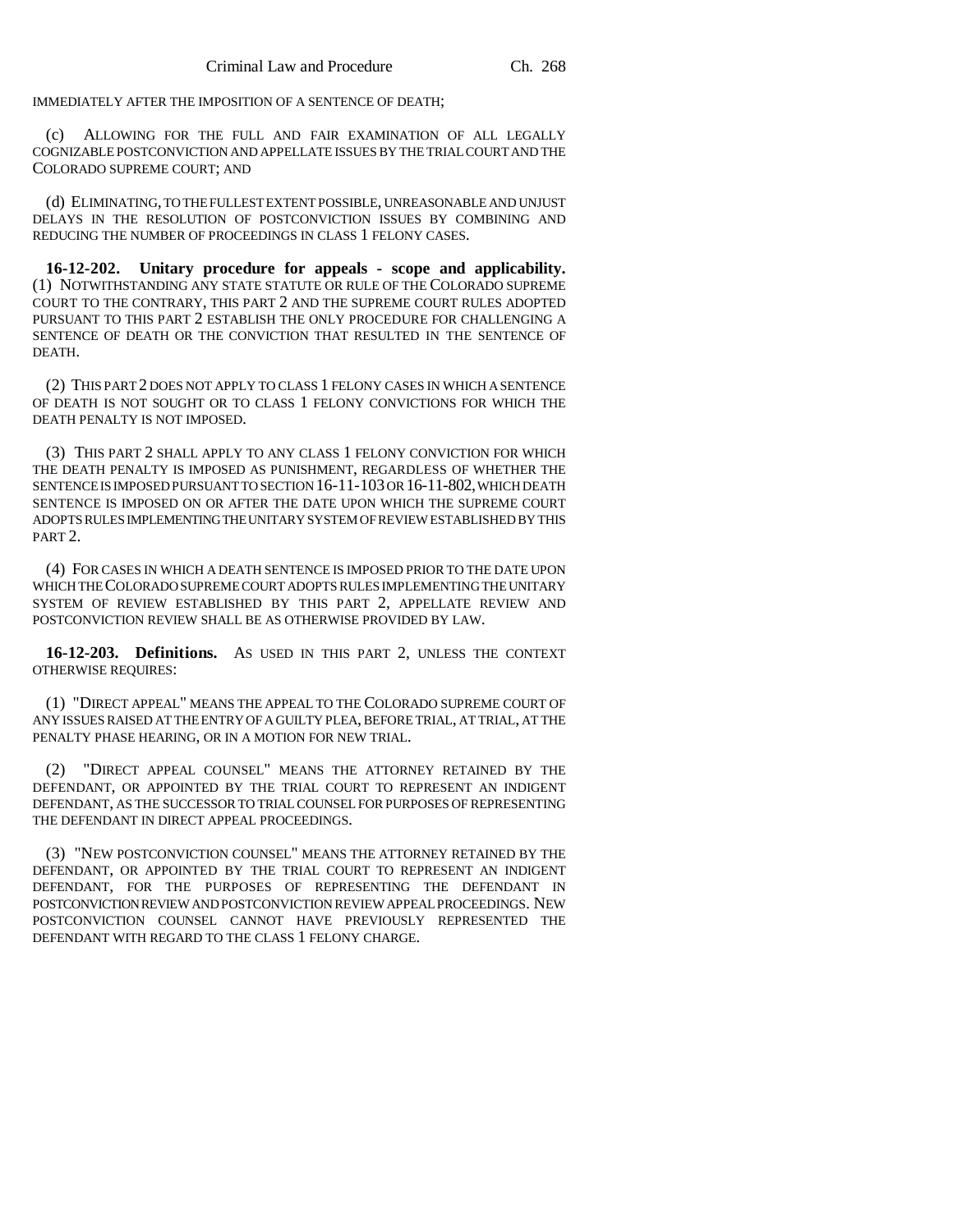#### Ch. 268 Criminal Law and Procedure

(4) "POSTCONVICTION REVIEW" MEANS REVIEW AS PROVIDED IN THIS PART 2 BY THE TRIAL COURT THAT OCCURS AFTER CONVICTION IN A CLASS 1 FELONY CASE IN WHICH THE DEATH PENALTY IS IMPOSED AS PUNISHMENT.

(5) "POSTCONVICTION REVIEW APPEAL" MEANS THE APPEAL TO THE COLORADO SUPREME COURT OF ANY ISSUES RAISED IN POSTCONVICTION REVIEW PROCEEDINGS.

(6) "TRIAL COUNSEL" MEANS THE ATTORNEY WHO REPRESENTS THE DEFENDANT WITH REGARD TO THE CLASS 1 FELONY CHARGE: FOR THE PURPOSES OF ANY GUILTY PLEA; BEFORE TRIAL; AT TRIAL; AT THE PENALTY PHASE HEARING; FOR THE PURPOSES OF A MOTION FOR NEW TRIAL; FOR THE PURPOSES OF POSTCONVICTION REVIEW IF THE DEFENDANT CHOOSES TO CONTINUE WITH TRIAL COUNSEL FOR PURPOSES OF POSTCONVICTION REVIEW; AND FOR THE PURPOSES OF DIRECT APPEAL IF THE DEFENDANT CHOOSES TO CONTINUE WITH TRIAL COUNSEL FOR PURPOSES OF DIRECT APPEAL. "TRIAL COUNSEL" DOES NOT INCLUDE NEW POSTCONVICTION COUNSEL APPOINTED PURSUANT TO SECTION 16-12-205 OR DIRECT APPEAL COUNSEL.

**16-12-204. Stay of execution - postconviction review.** (1) THE THREE-JUDGE PANEL OR THE TRIAL COURT, WHICHEVER IS APPLICABLE, UPON THE IMPOSITION OF A DEATH SENTENCE, SHALL SET THE TIME OF EXECUTION PURSUANT TO SECTION 16-11-403 AND ENTER AN ORDER STAYING EXECUTION OF THE JUDGMENT AND SENTENCE UNTIL RECEIPT OF AN ORDER FROM THE COLORADO SUPREME COURT. THE TRIAL COURT SHALL DIRECT THE CLERK OF THE TRIAL COURT TO MAIL TO THE COLORADO SUPREME COURT, WITHIN SEVEN DAYS AFTER THE DATE UPON WHICH THE SENTENCE OF DEATH IS IMPOSED, A COPY OF THE JUDGMENT, SENTENCE, AND MITTIMUS.

(2) THE TRIAL COURT SHALL ORDER THE DEFENDANT, TRIAL COUNSEL, AND THE PROSECUTION TO ATTEND A HEARING TO BE HELD AFTER THE DATE UPON WHICH THE SENTENCE OF DEATH IS IMPOSED. AT THE HEARING, THE TRIAL COURT SHALL:

(a) ADVISE THE DEFENDANT OF THE NATURE OF REVIEW AS PROVIDED IN THIS PART 2;

(b) ADVISE THE DEFENDANT OF THE RIGHT TO DIRECT APPEAL COUNSEL;

(c) ADVISE THE DEFENDANT THAT THE ISSUE OF INEFFECTIVE ASSISTANCE OF TRIAL COUNSEL BEFORE TRIAL, AT TRIAL, OR DURING THE PENALTY PHASE HEARING MAY ONLY BE RAISED ON POSTCONVICTION REVIEW AND ON POSTCONVICTION REVIEW APPEAL;

(d) ADVISE THE DEFENDANT THAT THE ISSUE OF INEFFECTIVE ASSISTANCE OF COUNSEL DURING DIRECT APPEAL BY TRIAL COUNSEL OR DIRECT APPEAL COUNSEL MAY ONLY BE RAISED BY WAY OF A PETITION FOR REHEARING FILED IN THE COLORADO SUPREME COURT BY NEW POSTCONVICTION COUNSEL OR THE DEFENDANT PURSUANT TO THE RULES ADOPTED BY THE COLORADO SUPREME COURT TO IMPLEMENT THIS PART 2;

(e) DETERMINE WHETHER THE DEFENDANT INTENDS TO PURSUE POSTCONVICTION REVIEW; AND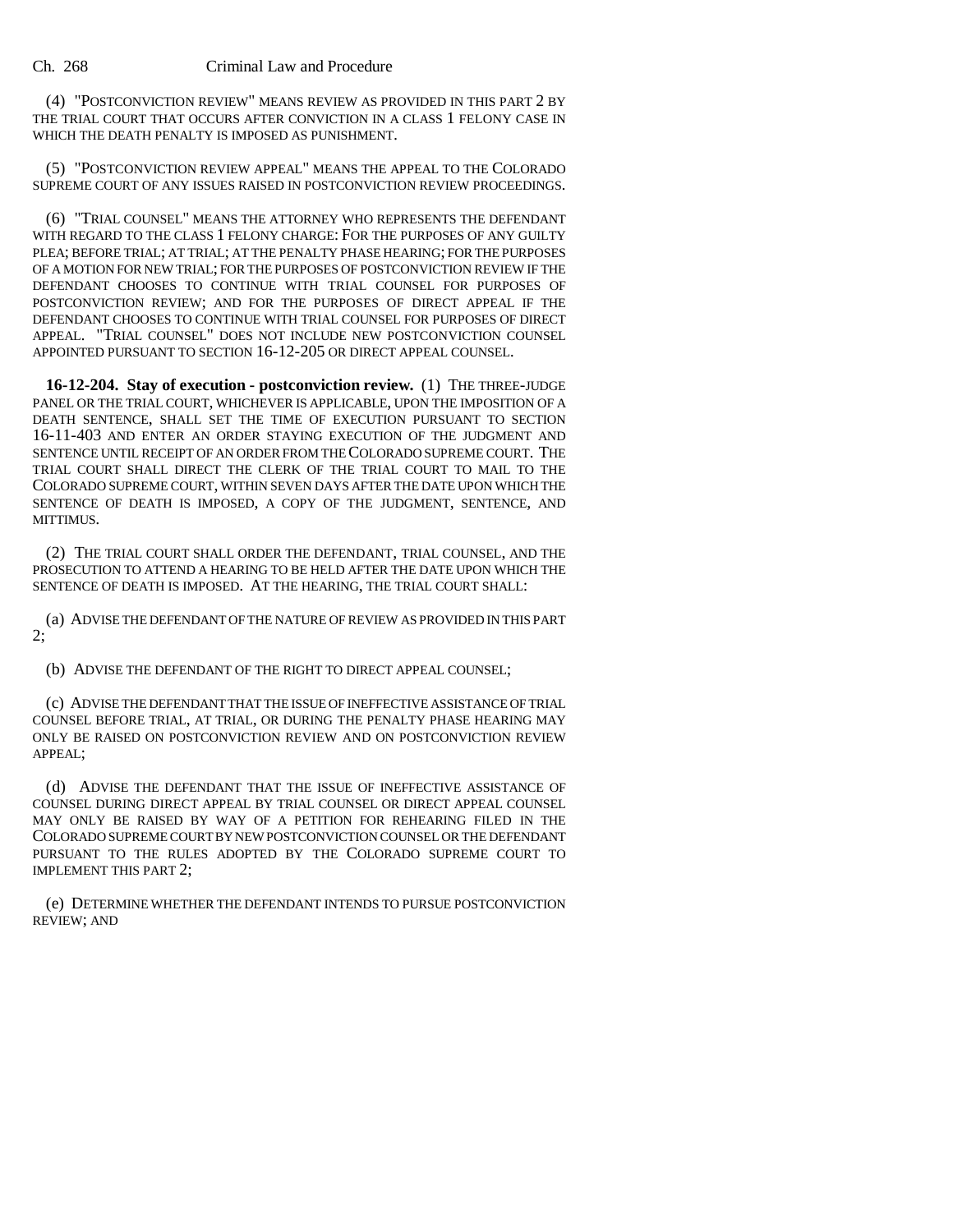(f) IF THE DEFENDANT INTENDS TO PURSUE POSTCONVICTION REVIEW, DETERMINE WHETHER THE DEFENDANT INTENDS TO PROCEED WITH OR WITHOUT COUNSEL.

(3) AFTER A FULL DISCUSSION ON THE RECORD, IF THE DEFENDANT KNOWINGLY, VOLUNTARILY, AND INTELLIGENTLY WAIVES THE RIGHT TO PURSUE POSTCONVICTION REVIEW, TRIAL COUNSEL OR DIRECT APPEAL COUNSEL, IF APPOINTED OR RETAINED, OR THE DEFENDANT, IF PROCEEDING WITHOUT COUNSEL, MAY FILE ANY NOTICE OF APPEAL WITH THE COLORADO SUPREME COURT, AS PROVIDED BY COLORADO SUPREME COURT RULE.

**16-12-205. Postconviction review - appointment of new postconviction counsel - qualifications - compensation.** (1) AT THE HEARING HELD PURSUANT TO SECTION 16-12-204 (2), IF THE DEFENDANT CHOOSES TO PURSUE POSTCONVICTION REVIEW, THE TRIAL COURT SHALL ENTER AN ORDER APPOINTING NEW POSTCONVICTION COUNSEL FOR THE DEFENDANT IF THE TRIAL COURT FINDS THAT THE DEFENDANT IS INDIGENT AND EITHER THE DEFENDANT REQUESTS AND ACCEPTS SUCH APPOINTMENT OR THE TRIAL COURT FINDS THAT THE DEFENDANT IS UNABLE TO COMPETENTLY DECIDE WHETHER TO ACCEPT OR REJECT THE APPOINTMENT. HOWEVER, THE TRIAL COURT SHALL NOT APPOINT NEW POSTCONVICTION COUNSEL IF:

(a) THE DEFENDANT HAS RETAINED NEW POSTCONVICTION COUNSEL; OR

(b) THE DEFENDANT HAS ELECTED TO PROCEED WITHOUT COUNSEL AND THE TRIAL COURT FINDS, AFTER A FULL DISCUSSION ON THE RECORD, THAT THE DEFENDANT'S ELECTION TO PROCEED WITHOUT COUNSEL IS KNOWING, INTELLIGENT, AND VOLUNTARY; OR

(c) THE DEFENDANT ELECTS TO HAVE TRIAL COUNSEL CONTINUE REPRESENTING THE DEFENDANT FOR PURPOSES OF POSTCONVICTION REVIEW AND THE TRIAL COURT FINDS, AFTER A FULL DISCUSSION ON THE RECORD, THAT:

(I) THE DEFENDANT UNDERSTANDS THAT NEW POSTCONVICTION COUNSEL CAN BE RETAINED BY THE DEFENDANT FOR PURPOSES OF POSTCONVICTION REVIEW OR APPOINTED BY THE TRIAL COURT FOR THE DEFENDANT IF THE DEFENDANT IS INDIGENT;

(II) THE DEFENDANT UNDERSTANDS THAT, BY ELECTING TO HAVE TRIAL COUNSEL CONTINUE TO REPRESENT THE DEFENDANT FOR PURPOSES OF POSTCONVICTION REVIEW, THE DEFENDANT WAIVES THE RIGHT TO CHALLENGE THE EFFECTIVENESS OF TRIAL COUNSEL'S REPRESENTATION AT ANY STAGE OF THE PROCEEDINGS;

(III) THE DEFENDANT'S ELECTION TO HAVE TRIAL COUNSEL CONTINUE TO REPRESENT THE DEFENDANT FOR PURPOSES OF POSTCONVICTION REVIEW IS KNOWING, INTELLIGENT, AND VOLUNTARY; AND

(IV) TRIAL COUNSEL AGREES TO CONTINUE REPRESENTING THE DEFENDANT FOR PURPOSES OF POSTCONVICTION REVIEW.

(2) IN APPOINTING NEW POSTCONVICTION COUNSEL TO REPRESENT AN INDIGENT DEFENDANT, THE TRIAL COURT SHALL APPOINT ONE OR MORE ATTORNEYS WHO, ALONE OR IN COMBINATION, MEET ALL OF THE FOLLOWING MINIMUM QUALIFICATIONS: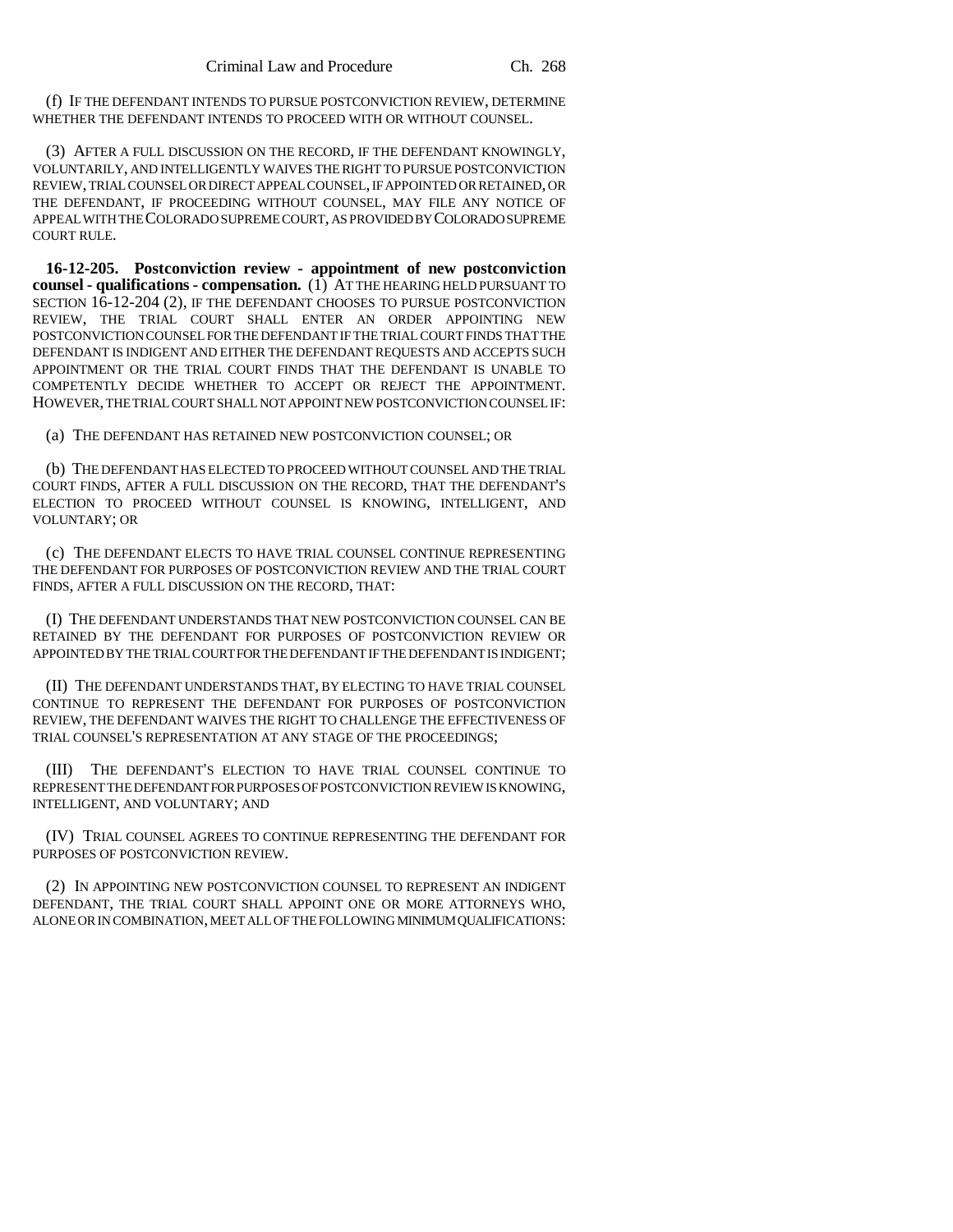#### Ch. 268 Criminal Law and Procedure

(a) EACH APPOINTED ATTORNEY SHALL BE LICENSED TO PRACTICE LAW IN COLORADO OR BE ADMITTED TO PRACTICE IN COLORADO SOLELY FOR THE PURPOSE OF REPRESENTING THE DEFENDANT;

(b) AT LEAST ONE OF THE APPOINTED ATTORNEYS SHALL HAVE A MINIMUM OF FIVE YEARS' EXPERIENCE IN CRIMINAL LAW LITIGATION, INCLUDING WORK ON TRIALS AND POSTCONVICTION PROCEEDINGS;

(c) AT LEAST ONE OF THE APPOINTED ATTORNEYS SHALL HAVE A MINIMUM OF THREE YEARS' EXPERIENCE IN TRYING FELONY CASES, INCLUDING HAVING TRIED AT LEAST FIVE FELONY CASES TO VERDICT IN THE PRECEDING FIVE YEARS OR HAVING TRIED A MINIMUM TOTAL OF TWENTY-FIVE FELONY CASES; AND

(d) AT LEAST ONE OF THE APPOINTED ATTORNEYS SHALL HAVE A MINIMUM OF THREE YEARS' EXPERIENCE IN HANDLING APPEALS OF FELONY CASES, HAVING SERVED AS COUNSEL IN AT LEAST FIVE APPEALS IN FELONY CASES.

(3) IN APPOINTING NEW POSTCONVICTION COUNSEL, THE TRIAL COURT MAY ALSO CONSIDER THE FOLLOWING FACTORS:

(a) WHETHER THE ATTORNEY UNDER CONSIDERATION HAS PREVIOUSLY APPEARED AS COUNSEL IN A CLASS 1 FELONY CASE IN WHICH THE DEATH PENALTY WAS SOUGHT;

(b) WHETHER THE ATTORNEY UNDER CONSIDERATION HAS TRIED AT LEAST ONE FIRST DEGREE MURDER CASE TO VERDICT;

(c) WHETHER, WITHIN THE PRECEDING FIVE YEARS, THE ATTORNEY UNDER CONSIDERATION HAS TAUGHT OR ATTENDED A CONTINUING LEGAL EDUCATION COURSE THAT DEALT IN SUBSTANTIAL PART WITH THE TRIAL, APPEAL, AND POSTCONVICTION REVIEW OF CLASS 1 FELONY CASES IN WHICH THE DEATH PENALTY IS SOUGHT;

(d) THE WORKLOAD OF THE ATTORNEY UNDER CONSIDERATION AND HOW THAT WORKLOAD WOULD AFFECT THE ATTORNEY'S REPRESENTATION OF THE DEFENDANT;

(e) THE DILIGENCE AND ABILITY OF THE ATTORNEY UNDER CONSIDERATION; AND

(f) ANY OTHER FACTOR THAT MAY BE RELEVANT TO A DETERMINATION OF WHETHER THE ATTORNEY UNDER CONSIDERATION WILL FAIRLY, EFFICIENTLY, AND EFFECTIVELY REPRESENT THE DEFENDANT FOR PURPOSES OF POSTCONVICTION REVIEW.

(4) IN ANY CASE IN WHICH THE TRIAL COURT APPOINTS NEW POSTCONVICTION COUNSEL OR NEW POSTCONVICTION COUNSEL IS RETAINED, SAID NEW POSTCONVICTION COUNSEL SHALL NOT BE RETAINED OR APPOINTED TO ACT AS CO-COUNSEL WITH TRIAL COUNSEL AND SHALL NOT BE ASSOCIATED OR AFFILIATED WITH TRIAL COUNSEL. NEW POSTCONVICTION COUNSEL SHALL EXERCISE INDEPENDENT JUDGMENT AND ACT INDEPENDENTLY FROM TRIAL COUNSEL.

(5) THE INEFFECTIVENESS OF COUNSEL DURING POSTCONVICTION REVIEW SHALL NOT BE A BASIS FOR RELIEF.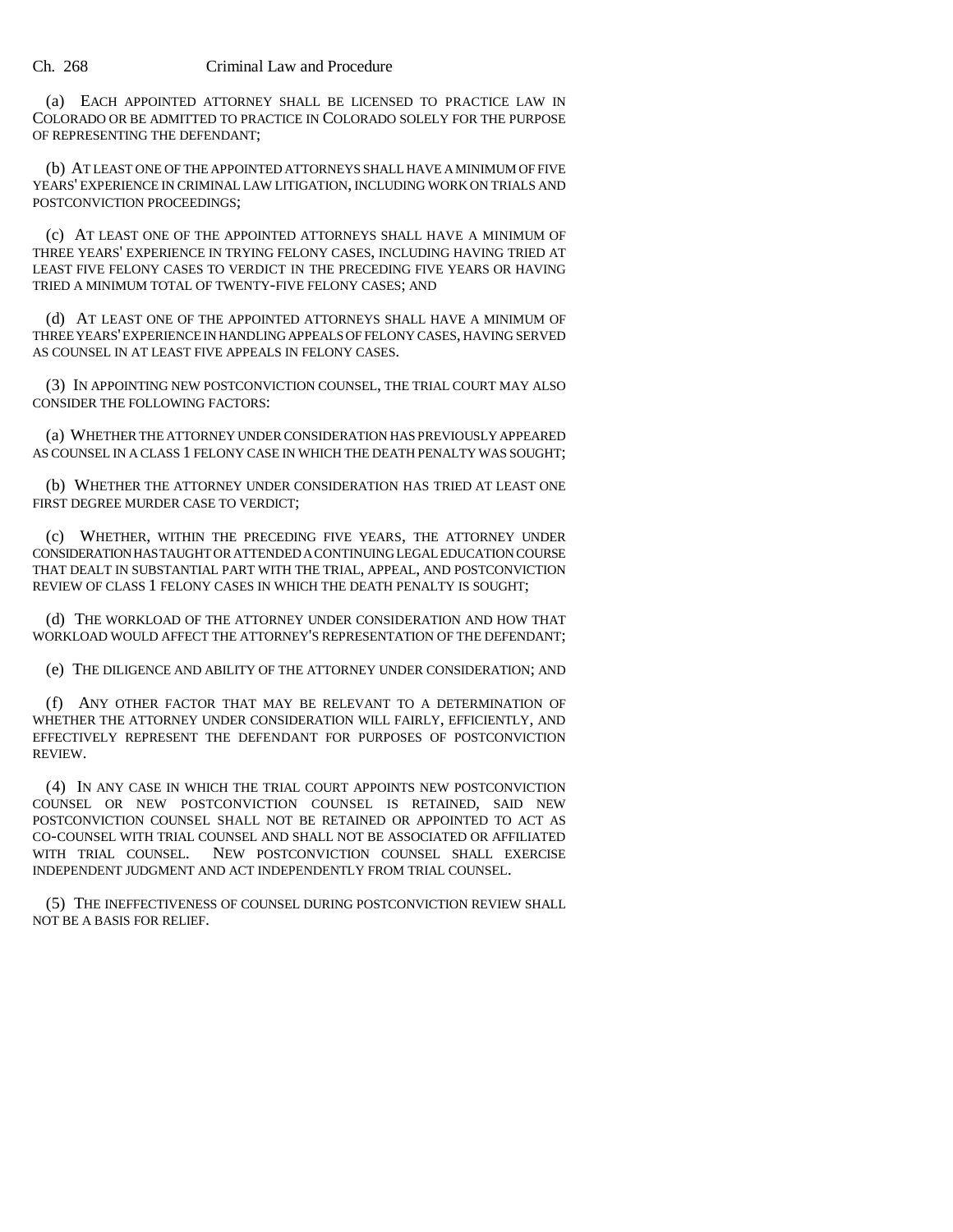(6) THE OFFICE OF THE PUBLIC DEFENDER OR THE OFFICE OF ALTERNATIVE DEFENSE COUNSEL, WHICHEVER IS APPROPRIATE, SHALL PAY THE COMPENSATION AND REASONABLE LITIGATION EXPENSES OF DEFENDANT'S COUNSEL INCURRED DURING THE UNITARY REVIEW PROCEEDING.

**16-12-206. Postconviction review - motion.** (1) (a) IN ANY CASE IN WHICH A DEFENDANT HAS BEEN CONVICTED OF A CLASS 1 FELONY AND BEEN SENTENCED TO DEATH, ALL MOTIONS FOR POSTCONVICTION REVIEW AND ALL POSTCONVICTION REVIEW PROCEEDINGS ARE GOVERNED BY THIS PART 2 AND BY THE SUPREME COURT RULES ADOPTED TO IMPLEMENT THIS PART 2.

(b) ANY MOTION FOR POSTCONVICTION REVIEW SHALL STATE WITH PARTICULARITY THE GROUNDS UPON WHICH THE DEFENDANT INTENDS TO RELY, INCLUDING A STATEMENT OF THE FACTS AND CITATIONS OF LAW. A MOTION FOR POSTCONVICTION REVIEW MAY INCLUDE ONLY THOSE ISSUES SPECIFIED IN PARAGRAPH (c) OF THIS SUBSECTION (1) AND SHALL NOT INCLUDE ANY ISSUES THAT WERE RAISED AT THE ENTRY OF ANY GUILTY PLEA, BEFORE TRIAL, AT TRIAL, AT THE PENALTY PHASE HEARING, OR IN THE MOTION FOR NEW TRIAL.

(c) A MOTION FOR POSTCONVICTION REVIEW MAY RAISE ONLY THE FOLLOWING ISSUES:

(I) WHETHER THERE EXISTS EVIDENCE OF MATERIAL FACTS, NOT PREVIOUSLY PRESENTED AND HEARD, WHICH BY THE EXERCISE OF REASONABLE DILIGENCE COULD NOT HAVE BEEN KNOWN OR LEARNED BY THE DEFENDANT OR TRIAL COUNSEL PRIOR TO THE IMPOSITION OF THE SENTENCE AND WHICH REQUIRE THAT THE CONVICTION OR THE DEATH SENTENCE BE VACATED IN THE INTERESTS OF JUSTICE; OR

(II) WHETHER THE CONVICTION WAS OBTAINED OR THE SENTENCE WAS IMPOSED IN VIOLATION OF THE CONSTITUTION OR LAWS OF THE UNITED STATES OR COLORADO; OR

(III) WHETHER THE DEFENDANT WAS CONVICTED UNDER A STATUTE THAT VIOLATES THE CONSTITUTION OF THE UNITED STATES OR COLORADO OR WHETHER THE CONDUCT FOR WHICH THE DEFENDANT WAS PROSECUTED WAS CONSTITUTIONALLY PROTECTED; OR

(IV) WHETHER THE JUDGMENT WAS RENDERED WITHOUT JURISDICTION OVER THE DEFENDANT OR THE SUBJECT MATTER; OR

(V) ANY OTHER GROUNDS THAT ARE PROPERLY THE BASIS FOR COLLATERAL ATTACK UPON A CRIMINAL JUDGMENT; OR

(VI) WHETHER TRIAL COUNSEL RENDERED INEFFECTIVE ASSISTANCE.

(2) BY ALLEGING THAT TRIAL COUNSEL RENDERED INEFFECTIVE ASSISTANCE, THE DEFENDANT AUTOMATICALLY WAIVES THE ATTORNEY-CLIENT PRIVILEGE BETWEEN THE DEFENDANT AND TRIAL COUNSEL, BUT ONLY WITH RESPECT TO THE INFORMATION THAT IS RELATED TO THE DEFENDANT'S CLAIM OF INEFFECTIVE ASSISTANCE.

(3) NEITHER THE DEFENDANT NOR THE PROSECUTION MAY FILE A MOTION FOR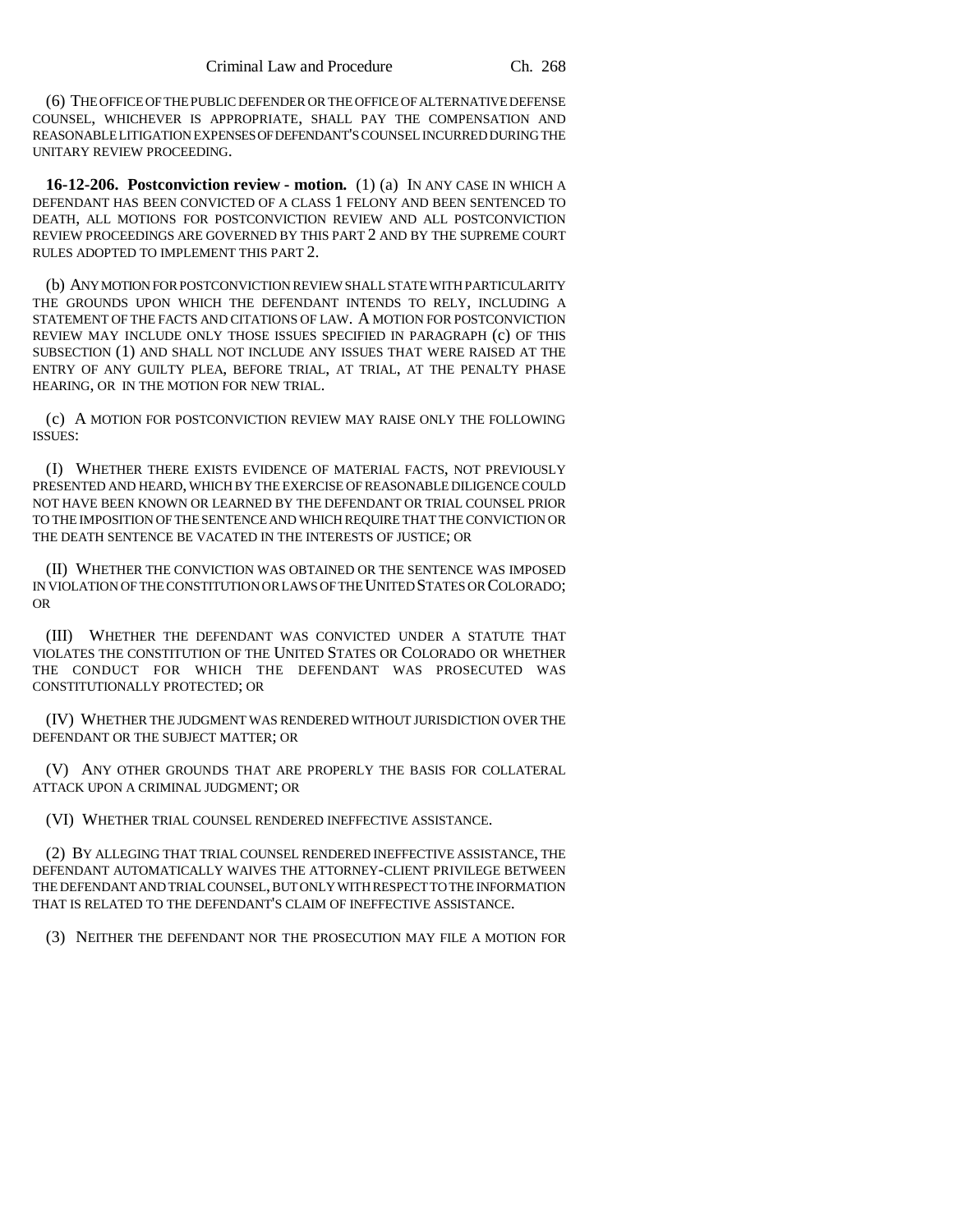RECONSIDERATION OR REHEARING OF THE TRIAL COURT'S RULING ON THE MOTION FOR POSTCONVICTION REVIEW. THE GRANTING OR DENYING OF A MOTION FOR POSTCONVICTION REVIEW UNDER THIS SECTION IS A FINAL ORDER REVIEWABLE ON APPEAL BY THE COLORADO SUPREME COURT.

**16-12-207. Supreme court - appeal - filing of notice.** (1) (a) IF THE DEFENDANT WAIVES HIS OR HER RIGHT TO POSTCONVICTION REVIEW AS PROVIDED IN SECTION 16-12-204, BUT INTENDS TO PROCEED WITH DIRECT APPEAL, TRIAL COUNSEL, DIRECT APPEAL COUNSEL, IF APPOINTED OR RETAINED, OR THE DEFENDANT, IF PROCEEDING ON DIRECT APPEAL WITHOUT COUNSEL, SHALL FILE ANY NOTICE OF APPEAL FOR PURPOSES OF DIRECT APPEAL IN THE COLORADO SUPREME COURT.

(b) IF THE TRIAL COURT CONDUCTS POSTCONVICTION REVIEW AND THE DEFENDANT INTENDS TO SEEK DIRECT APPEAL OR POSTCONVICTION REVIEW APPEAL, THE NOTICES OF APPEAL, INCLUDING BOTH DIRECT APPEAL AND POSTCONVICTION REVIEW APPEAL ISSUES, SHALL BE FILED IN THE COLORADO SUPREME COURT.

(2) ANY APPEAL TO THE COLORADO SUPREME COURT FILED BY THE DEFENDANT PURSUANT TO THIS PART 2 SHALL CONSOLIDATE AND RESOLVE, IN ONE PROCEEDING, ALL DIRECT APPEAL AND POSTCONVICTION REVIEW APPEAL ISSUES.

(3) THE PROSECUTION MAY APPEAL ANY FINAL RULING BY THE TRIAL COURT IN THE COURSE OF PROCEEDINGS PURSUANT TO THIS PART 2, INCLUDING BUT NOT LIMITED TO:

(a) A RULING GRANTING A MOTION FOR NEW TRIAL OR OTHER RELIEF; AND

(b) A RULING BY THE TRIAL COURT GRANTING POSTCONVICTION RELIEF; AND

(c) A RULING BY THE TRIAL COURT THAT ANY STATUTE, INCLUDING BUT NOT LIMITED TO A STATUTE PROVIDING FOR THE IMPOSITION OF THE DEATH PENALTY, IS ADJUDGED INOPERATIVE OR UNCONSTITUTIONAL FOR ANY REASON.

(4) ANY APPEAL FILED BY THE DEFENDANT OR BY THE PROSECUTION PURSUANT TO THIS PART 2 SHALL BE TAKEN DIRECTLY TO THE COLORADO SUPREME COURT.

**16-12-208. Supreme court - rules.** (1) NO LATER THAN JANUARY 1, 1998, THE COLORADO SUPREME COURT SHALL ADOPT RULES TO ESTABLISH PROCEDURES, INCLUDING TIME LIMITS, FOR THE POSTCONVICTION REVIEW AND UNITARY APPEAL PROCESS CREATED BY THIS PART 2.

(2) THE RULES ADOPTED BY THE COLORADO SUPREME COURT PURSUANT TO SUBSECTION (1) OF THIS SECTION SHALL ADDRESS, BUT ARE NOT LIMITED TO:

(a) FILING AND RESOLUTION OF MOTIONS FOR NEW TRIAL;

(b) THE TIMING OF THE ADVISEMENT HEARING DESCRIBED IN SECTION 16-12-204 (2);

(c) THE PREPARATION OF TRANSCRIPTS FOR POSTCONVICTION REVIEW AND UNITARY APPEAL;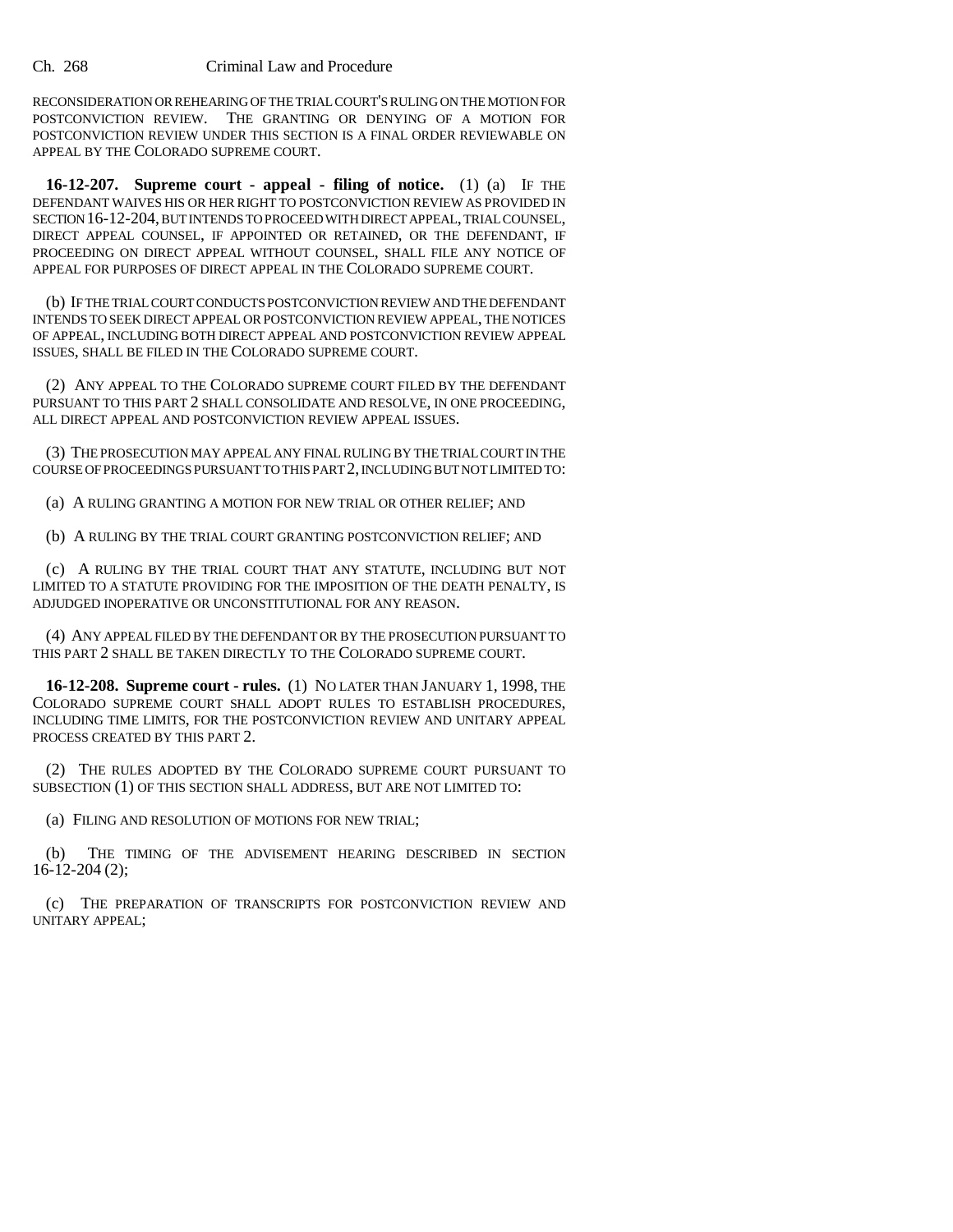(d) FILING AND RESOLUTION OF MOTIONS FOR POSTCONVICTION REVIEW, INCLUDING BUT NOT LIMITED TO PROVISIONS FOR DETERMINING WHETHER EVIDENTIARY HEARINGS ARE NECESSARY TO RESOLVE SUCH MOTIONS;

(e) RECIPROCAL DISCOVERY FOR THE DEFENDANT AND THE PROSECUTION DURING THE POSTCONVICTION REVIEW PROCESS;

(f) PROMPT ACCESS BY NEW POSTCONVICTION COUNSEL TO TRIAL COUNSEL'S FILES AND MATERIALS;

(g) WAIVER OF A DEFENDANT'S RIGHT TO POSTCONVICTION REVIEW AND APPEAL OF A CONVICTION AND SENTENCE OF DEATH;

(h) RESOLUTION OF CLAIMS OF INEFFECTIVE ASSISTANCE OF COUNSEL ON DIRECT APPEAL BY WAY OF A PETITION FOR REHEARING;

(i) FILING OF NOTICES OF APPEAL IN THE SUPREME COURT;

(j) CERTIFICATION OF THE APPELLATE RECORD TO THE SUPREME COURT;

(k) FILING OF BRIEFS IN THE SUPREME COURT;

(l) ESTABLISHMENT OF EXPEDITED PROCEDURES FOR RESOLVING SECOND OR SUBSEQUENT REQUESTS FOR RELIEF FILED BY A DEFENDANT AFTER CONCLUSION OF THE PROCESS ESTABLISHED BY THIS PART 2, INCLUDING BUT NOT LIMITED TO MOTIONS FILED UNDER SECTION 16-12-209;

(m) CREATION OF MEANINGFUL SANCTIONS FOR VIOLATIONS OF THE RULES PROMULGATED BY THE SUPREME COURT; AND

(n) ISSUANCE AND DISSOLUTION OF STAYS OF EXECUTION.

(3) THE SUPREME COURT RULES ADOPTED PURSUANT TO SUBSECTION (1) OF THIS SECTION SHALL ENSURE THAT ALL PROCEEDINGS FOR POSTCONVICTION REVIEW, THE CERTIFICATION OF THE RECORD, AND ALL APPELLATE BRIEFING SHALL BE COMPLETED WITHIN TWO YEARS AFTER THE DATE UPON WHICH THE SENTENCE OF DEATH IS IMPOSED. THERE SHALL BE NO EXTENSIONS OF TIME OF ANY KIND BEYOND THE TWO-YEAR PERIOD.

(4) UNLESS OTHERWISE PROVIDED IN THIS PART 2, THE COLORADO APPELLATE RULES GOVERN THE PROCEDURES TO BE FOLLOWED IN APPEALS TO THE COLORADO SUPREME COURT OF TRIAL COURT RULINGS UNDER THIS PART 2.

(5) THE GENERAL ASSEMBLY URGES THE COLORADO SUPREME COURT TO RENDER ITS DECISIONS EXPEDITIOUSLY IN REVIEW OF CLASS 1 FELONY CONVICTIONS WHERE THE DEATH PENALTY HAS BEEN IMPOSED AND ANY ORDER BY THE TRIAL COURT GRANTING OR DENYING POSTCONVICTION RELIEF IN SUCH CASES. IT IS THE GENERAL ASSEMBLY'S INTENT THAT THE COLORADO SUPREME COURT GIVE PRIORITY TO CASES IN WHICH A SENTENCE OF DEATH HAS BEEN IMPOSED OVER ALL OTHER CASES BEFORE THE COURT, EXCEPT TO THE EXTENT OF ANY CONFLICT WITH THE REQUIREMENT THAT THE COURT GIVE THE HIGHEST PRIORITY TO ENFORCEMENT ACTIONS BROUGHT IN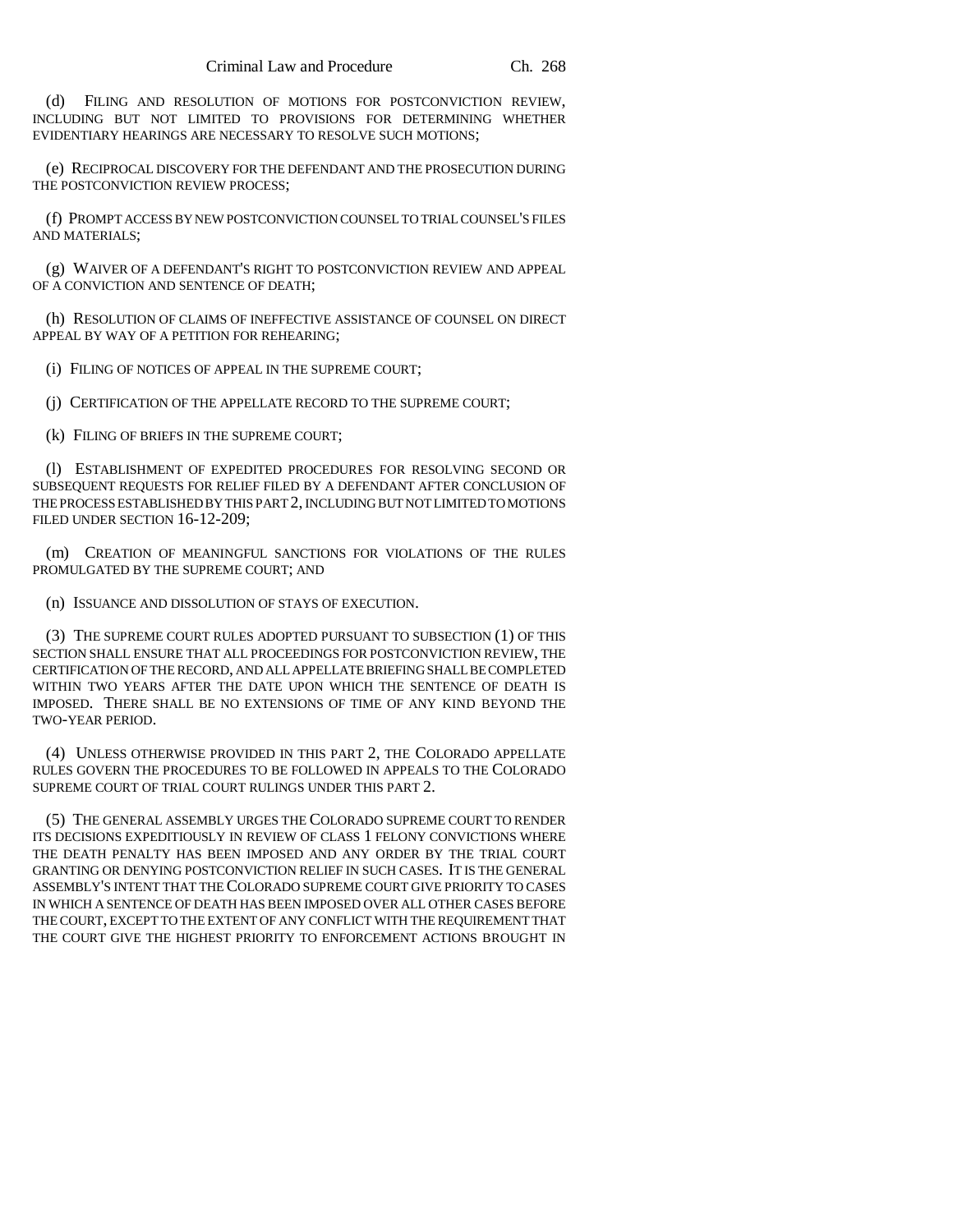ACCORDANCE WITH SECTION 20 (1) OF ARTICLE X OF THE STATE CONSTITUTION.

**16-12-209. Limitation on postconviction review.** (1) NO FURTHER POSTCONVICTION REVIEW IS AVAILABLE TO THE DEFENDANT AFTER THE TIME SPECIFIED BY SUPREME COURT RULE FOR FILING A PETITION FOR POSTCONVICTION REVIEW HAS EXPIRED. ANY CLAIM OR PETITION FILED THEREAFTER SHALL BE DEEMED WAIVED AND SHALL BE DISMISSED SUMMARILY UNLESS THE DEFENDANT ESTABLISHES THAT:

(a) THE FAILURE TO RAISE THE CLAIM WITHIN THE TIME LIMIT WAS THE DIRECT RESULT OF INTERFERENCE BY GOVERNMENT OFFICIALS WITH THE PRESENTATION OF THE CLAIM IN A MANNER WHICH VIOLATED THE CONSTITUTION OR LAWS OF THE UNITED STATES OR COLORADO; OR

(b) THE FACTS UPON WHICH THE CLAIM ARE BASED WERE UNKNOWN TO THE DEFENDANT AND COULD NOT HAVE BEEN ASCERTAINED BY THE EXERCISE OF DUE DILIGENCE; OR

(c) THE RIGHT ASSERTED BY THE DEFENDANT IS A CONSTITUTIONAL RIGHT THAT WAS RECOGNIZED BY THE SUPREME COURT OF EITHER THE UNITED STATES OR COLORADO AFTER THE TIME LIMITS SPECIFIED BY SUPREME COURT RULE FOR THE FILING OF THE PETITION FOR POSTCONVICTION REVIEW HAD EXPIRED AND THE CONSTITUTIONAL RIGHT APPLIES RETROACTIVELY.

(2) IF THE DEFENDANT FILES A MOTION FOR POSTCONVICTION REVIEW RAISING ANY OF THE GROUNDS SPECIFIED IN SUBSECTION (1) OF THIS SECTION, THE MOTION SHALL BE FILED WITH THE TRIAL COURT WITHIN THIRTY DAYS AFTER THE DATE UPON WHICH THE GROUNDS ARE DISCOVERED.

**16-12-210. Severability.** IF ANY PROVISION OF THIS PART 2 OR THE APPLICATION OF THIS PART 2 TO ANY PERSON OR CIRCUMSTANCE IS HELD TO BE INVALID OR UNCONSTITUTIONAL, SUCH INVALIDITY OR UNCONSTITUTIONALITY SHALL NOT AFFECT OTHER PROVISIONS OR APPLICATIONS OF THIS PART 2 THAT CAN BE GIVEN EFFECT WITHOUT THE INVALID OR UNCONSTITUTIONAL PROVISION OR APPLICATION. THEREFORE, TO THIS END, THE PROVISIONS OF THIS PART 2 ARE DECLARED TO BE SEVERABLE.

**SECTION 2.** 16-11-103 (6) (a), Colorado Revised Statutes, 1986 Repl. Vol., as amended, is amended to read:

**16-11-103. Imposition of sentence in class 1 felonies - appellate review.** (6) (a) Whenever a sentence of death is imposed upon a person pursuant to the provisions of this section, the supreme court shall review the propriety of that sentence, having regard to the nature of the offense, the character and record of the offender, the public interest, and the manner in which the sentence was imposed, including the sufficiency and accuracy of the information on which it was based. The procedures to be employed in the review shall be as provided by supreme court rule. THE SUPREME COURT SHALL COMBINE ITS REVIEW PURSUANT TO THIS SUBSECTION (6) WITH CONSIDERATION OF ANY APPEAL THAT MAY BE FILED PURSUANT TO PART 2 OF ARTICLE 12 OF THIS TITLE.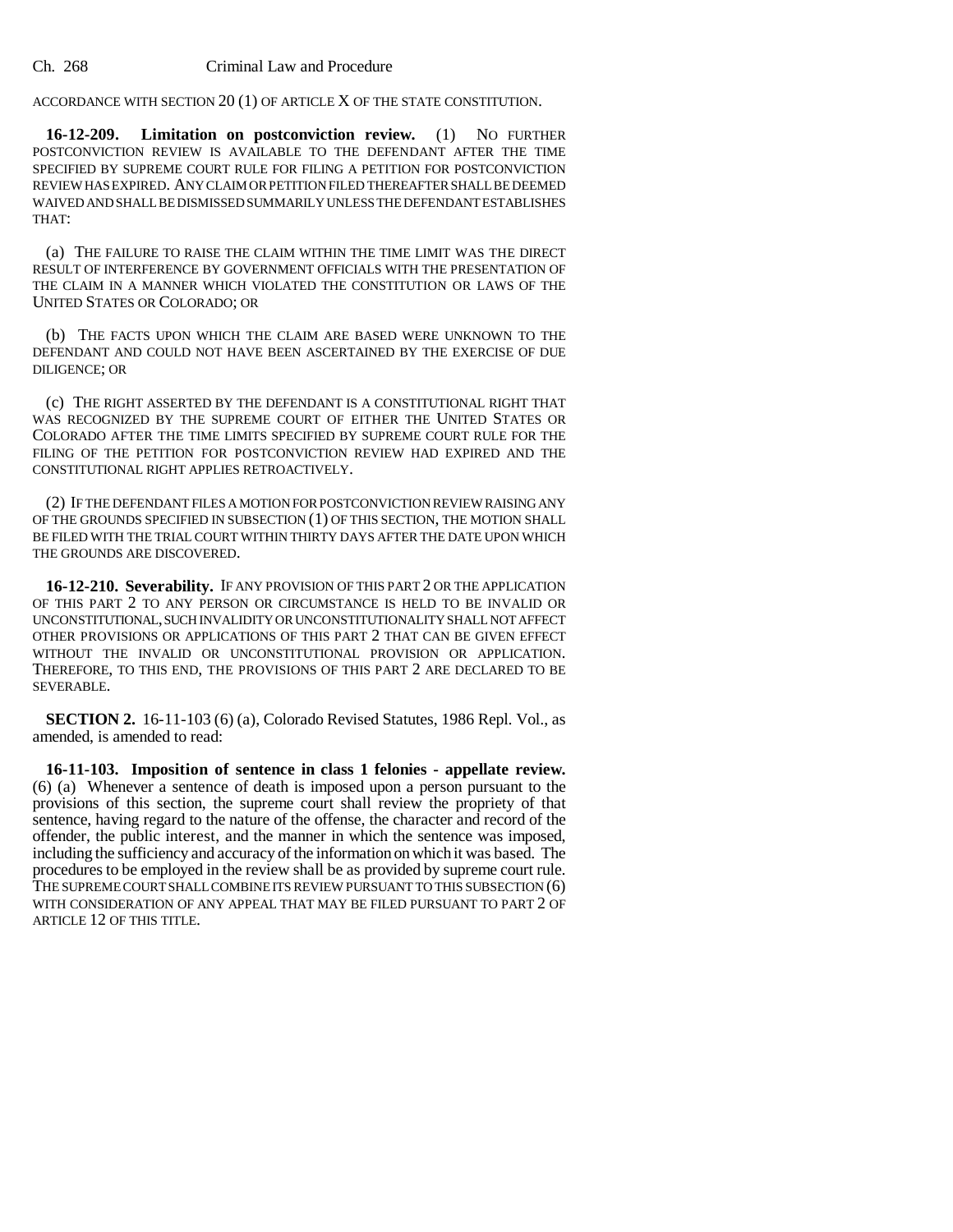**SECTION 3.** 16-11-802 (6) (a), Colorado Revised Statutes, 1986 Repl. Vol., as amended, is amended to read:

**16-11-802. Imposition of sentences in class 1 felonies for crimes committed on or after July 1, 1988, and prior to September 20, 1991 - appellate review.** (6) (a) Whenever a sentence of death is imposed upon a person pursuant to the provisions of this section, the supreme court shall review the propriety of that sentence, having regard to the nature of the offense, the character and record of the offender, the public interest, and the manner in which the sentence was imposed, including the sufficiency and accuracy of the information on which it was based. The procedures to be employed in the review shall be as provided by supreme court rule. THE SUPREME COURT SHALL COMBINE ITS REVIEW PURSUANT TO THIS SUBSECTION (6) WITH CONSIDERATION OF ANY APPEAL THAT MAY BE FILED PURSUANT TO PART 2 OF ARTICLE 12 OF THIS TITLE.

**SECTION 4.** 16-12-101.5 (2), Colorado Revised Statutes, 1986 Repl. Vol., as amended, is amended to read:

**16-12-101.5. Review of proceedings regarding class 1 felony convictions legislative intent.** (2) In any direct appeal of any class 1 felony case in which a conviction is entered and in which a sentence of death is ordered IMPOSED PRIOR TO THE DATE UPON WHICH THE COLORADO SUPREME COURT ADOPTS RULES IMPLEMENTING THE UNITARY SYSTEM OF REVIEW ESTABLISHED BY PART 2 OF THIS ARTICLE, all challenges to any such conviction or sentence, with the exception of any newly discovered evidence or any claim of ineffective assistance of counsel, shall be included in the brief of the person challenging such conviction or sentence, as such brief is defined by rule 28 of the Colorado appellate rules, at the time such brief is filed with the supreme court of the state of Colorado. Any issue which is not raised in the manner prescribed in this section shall be deemed to be irrevocably waived by the person challenging such conviction or sentence. The failure of such person to file a brief within any time limits ordered by the supreme court of the state of Colorado shall constitute an irrevocable waiver of all issues which could have been raised in such brief.

**SECTION 5.** 18-1-410 (1.5) and (3), Colorado Revised Statutes, 1986 Repl. Vol., as amended, are amended to read:

**18-1-410. Postconviction remedy.** (1.5) An application for postconviction review in a class 1 felony case where a sentence of death has been imposed shall be limited to claims of newly discovered evidence and ineffective assistance of counsel; EXCEPT THAT, FOR ANY SENTENCE OF DEATH IMPOSED ON OR AFTER THE DATE UPON WHICH THE COLORADO SUPREME COURT ADOPTS RULES IMPLEMENTING THE UNITARY SYSTEM OF REVIEW ESTABLISHED BY PART 2 OF ARTICLE 12 OF TITLE 16, C.R.S., ANY APPLICATION FOR POSTCONVICTION REVIEW IN SUCH CASE SHALL BE GOVERNED BY THE PROVISIONS OF PART 2 OF ARTICLE 12 OF TITLE 16, C.R.S.

(3) (a) EXCEPT AS OTHERWISE PROVIDED IN PARAGRAPH (b) OF THIS SUBSECTION (3), an appeal of any order by the district court granting or denying postconviction relief in a case in which a sentence of death has been imposed shall be to the Colorado supreme court as provided by section 13-4-102 (1) (h), C.R.S. The procedures to be followed in the implementation of such review shall be in